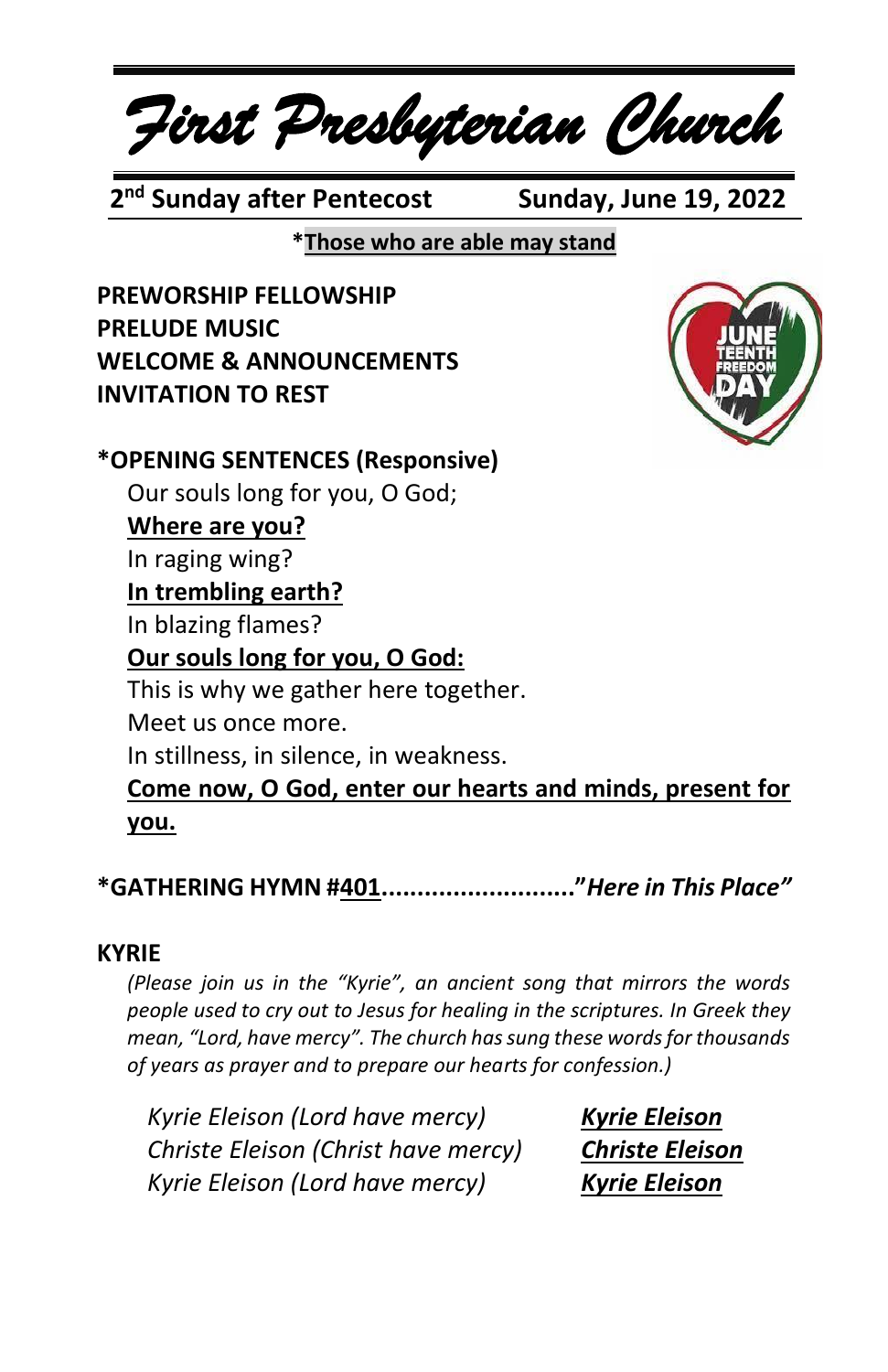**CONFESSION OF NEED (Unison)**

**God of vulnerability and honestly.**

**In confession, we speak the truth about ourselves and our broken world. We face the hard realities that live within us, trusting that you are strong enough to hold them and faithful enough to hold us through the consequences.**

**But all too often we choose to avoid it instead. We pretend nothing is wrong when it is. We seek the distraction of substance and entertainment instead of action. We choose polite silence instead of forceful words of truth. We choose acceptance instead of your call.**

**Jesus Christ, give us courage to confess what is true. To ourselves and the world around us. Especially that which we have the privilege to avoid while the more vulnerable suffer the consequences.**

**This Juneteenth we acknowledge the brutality of slavery, it's lasting legacy of racism, the unseen privileges and prosperity received off the suffering of others and our calling to actively fight against its legacy now.**

#### **KYRIE**

*Kyrie Eleison (Lord have mercy) Kyrie Eleison Christe Eleison (Christ have mercy) Christe Eleison Kyrie Eleison (Lord have mercy) Kyrie Eleison*

#### **SILENCE FOR CONFESSION AND RESTING IN GOD'S GRACE**

#### **DECLARATION OF GRACE (Responsive)**

This is the truth: You are not the labels others expect of you. You are more than the boxes you check. You are not the side of the aisle on which you stand, For all of you are one in Christ Jesus. You belong to Christ and Christ alone. Believe the good news of the gospel: **In Jesus Christ reconciliation is made possible.**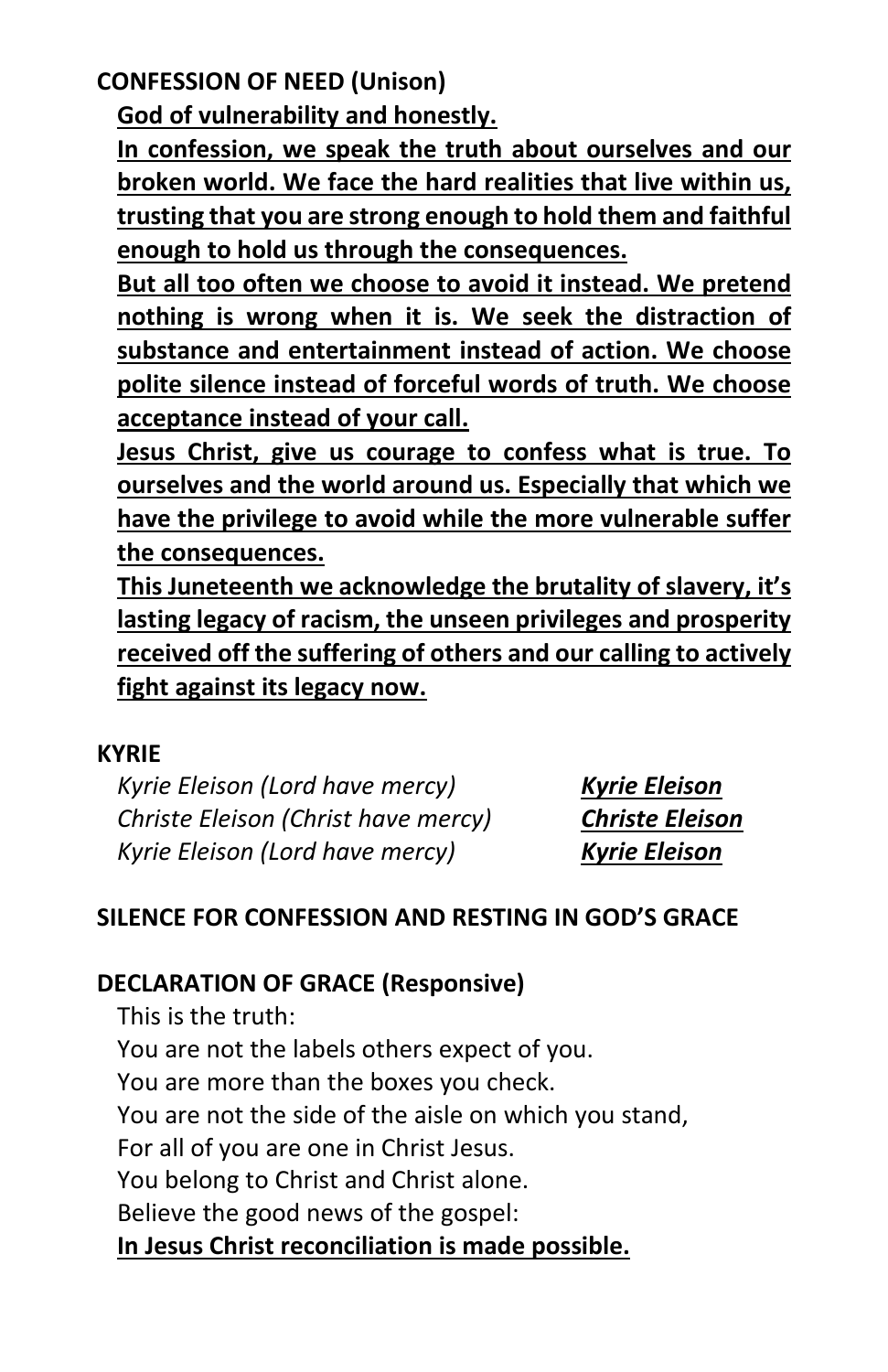**RESPONSE HYMN #626..................................."***As the Deer" x2*

#### **\*SHARING THE PEACE OF CHRIST**

The Peace of Christ be with you! **And Also, with you!** Let us share a sign of God's peace with one another.



#### **PRAYER FOR ILLUMINATION (Unison)**

**Holy Spirit, help us hear your voice beyond our inability to hear and understand your word beyond any speaker's ability to explain. Through your word, speak to our hearts even if our heads are not ready to listen. Amen.**

#### **SCRIPTURE**

**FIRST READING.....................................Isaiah 65:1-9 (pg 771)** *Leader: The Word of the Lord.* **People: Thanks be to God!**

**GOSPEL READING ...................................Luke 8:26-39 (pg 69)** *Leader: The Word of the Lord.* **People: Praise to You, O Christ**

**SERMON "Seriously, what's the deal with all the Demons?"** *Rev. Michael Ozaki*

#### **SILENCE FOR REFLECTION**

**\*HYMN OF THE DAY #465....***"What a Friend We Have in Jesus"*

**PRAYERS OF THE PEOPLE** Lord in your Mercy. **Hear our Prayer.**

**THE LORD'S PRAYER (forgive us our "sins")**

## **\*BLESSING AND CHARGE (Responsive)**  Beloved children of God receive the gift of the Holy Spirit, the grace of Jesus Christ, and the blessing of the Lord forever. **Alleluia! Amen.**

**\*CLOSING HYMN #821................................."***My Life Flows On"*